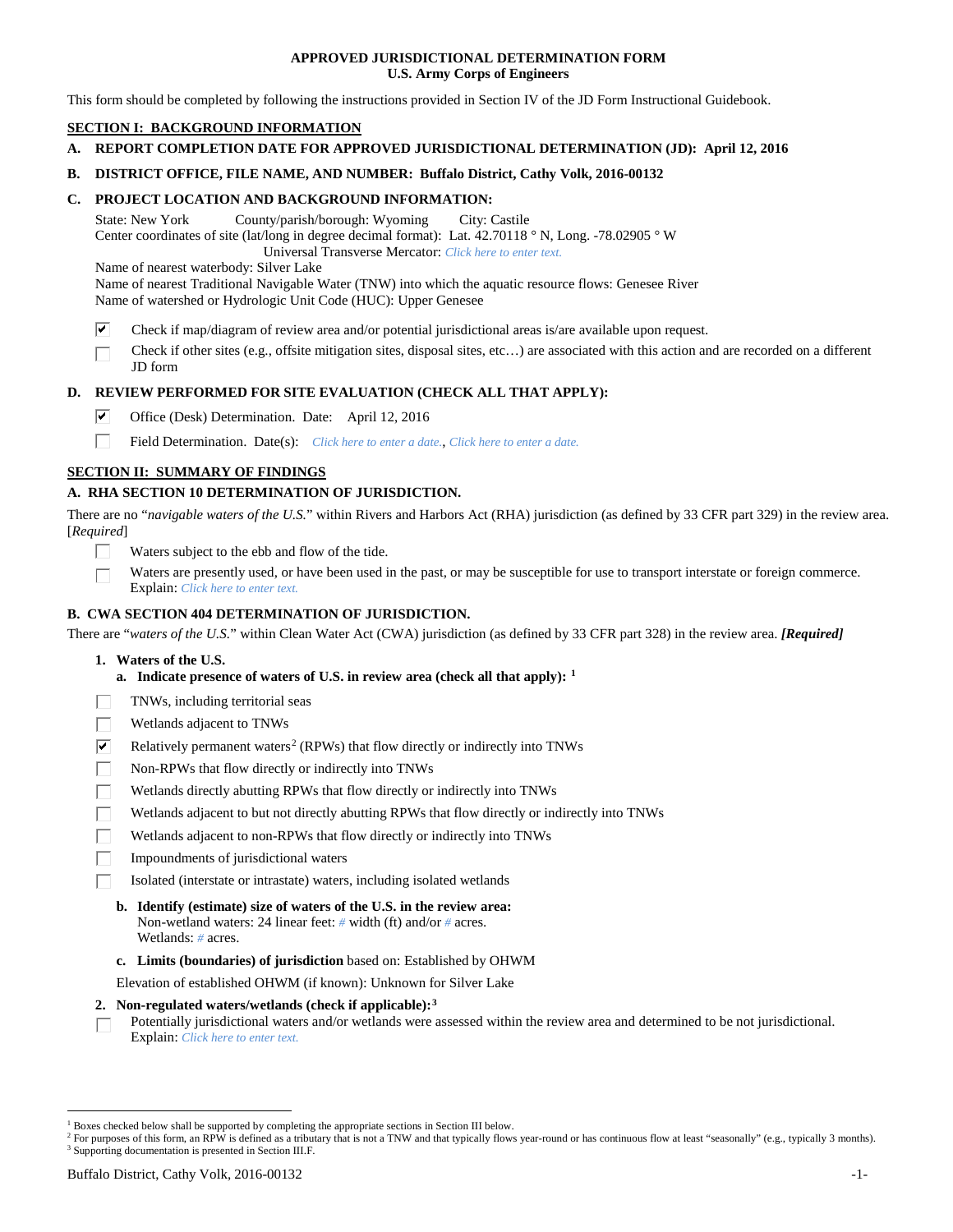## **SECTION III: CWA ANALYSIS**

### **A. TNWs AND WETLANDS ADJACENT TO TNWs**

**The agencies will assert jurisdiction over TNWs and wetlands adjacent to TNWs. If the aquatic resource is a TNW, complete Section III.A.1 and Section III.D.1. only; if the aquatic resource is a wetland adjacent to a TNW, complete Sections III.A.1 and 2 and Section III.D.1.; otherwise, see Section III.B below**.

- **1. TNW**  Identify TNW: *Click here to enter text.*
	- Summarize rationale supporting determination: *Click here to enter text.*
- **2. Wetland adjacent to TNW** Summarize rationale supporting conclusion that wetland is "adjacent": *Click here to enter text.*

### **B. CHARACTERISTICS OF TRIBUTARY (THAT IS NOT A TNW) AND ITS ADJACENT WETLANDS (IF ANY):**

**This section summarizes information regarding characteristics of the tributary and its adjacent wetlands, if any, and it helps determine whether or not the standards for jurisdiction established under Rapanos have been met.** 

**The agencies will assert jurisdiction over non-navigable tributaries of TNWs where the tributaries are "relatively permanent waters" (RPWs), i.e. tributaries that typically flow year-round or have continuous flow at least seasonally (e.g., typically 3 months). A wetland that directly abuts an RPW is also jurisdictional. If the aquatic resource is not a TNW, but has year-round (perennial) flow, skip to Section III.D.2. If the aquatic resource is a wetland directly abutting a tributary with perennial flow, skip to Section III.D.4.**

**A wetland that is adjacent to but that does not directly abut an RPW requires a significant nexus evaluation. Corps districts and EPA regions will include in the record any available information that documents the existence of a significant nexus between a relatively permanent tributary that is not perennial (and its adjacent wetlands if any) and a traditional navigable water, even though a significant nexus finding is not required as a matter of law.**

**If the waterbody[4](#page-1-0) is not an RPW, or a wetland directly abutting an RPW, a JD will require additional data to determine if the waterbody has a significant nexus with a TNW. If the tributary has adjacent wetlands, the significant nexus evaluation must consider the tributary in combination with all of its adjacent wetlands. This significant nexus evaluation that combines, for analytical purposes, the tributary and all of its adjacent wetlands is used whether the review area identified in the JD request is the tributary, or its adjacent wetlands, or both. If the JD covers a tributary with adjacent wetlands, complete Section III.B.1 for the tributary, Section III.B.2 for any onsite wetlands, and Section III.B.3 for all wetlands adjacent to that tributary, both onsite and offsite. The determination whether a significant nexus exists is determined in Section III.C below.**

**1. Characteristics of non-TNWs that flow directly or indirectly into TNW**

**(i) General Area Conditions:**

Watershed size: *# Choose an item.* Drainage area: *# Choose an item.*

Average annual rainfall: *#* inches Average annual snowfall: *#* inches

#### **(ii) Physical Characteristics:**

- (a) Relationship with TNW:
	- Tributary flows directly into TNW. Г.

Tributary flows through *Choose an item.* tributaries before entering TNW.

Project waters are *Choose an item.* river miles from TNW. Project waters are *Choose an item.* river miles from RPW. Project waters are *Choose an item.* aerial (straight) miles from TNW. Project waters are *Choose an item.* aerial (straight) miles from RPW. Project waters cross or serve as state boundaries. Explain: *Click here to enter text.*

Identify flow route to TNW[5:](#page-1-1) *Click here to enter text.* Tributary stream order, if known: *Click here to enter text.*

(b) General Tributary Characteristics (check all that apply):

**Tributary** is:  $\Box$  Natural

- Artificial (man-made). Explain: *Click here to enter text.*
- Manipulated (man-altered). Explain: *Click here to enter text.*

<span id="page-1-0"></span> <sup>4</sup> Note that the Instructional Guidebook contains additional information regarding swales, ditches, washes, and erosional features generally and in the arid West.

<span id="page-1-1"></span><sup>5</sup> Flow route can be described by identifying, e.g., tributary a, which flows through the review area, to flow into tributary b, which then flows into TNW.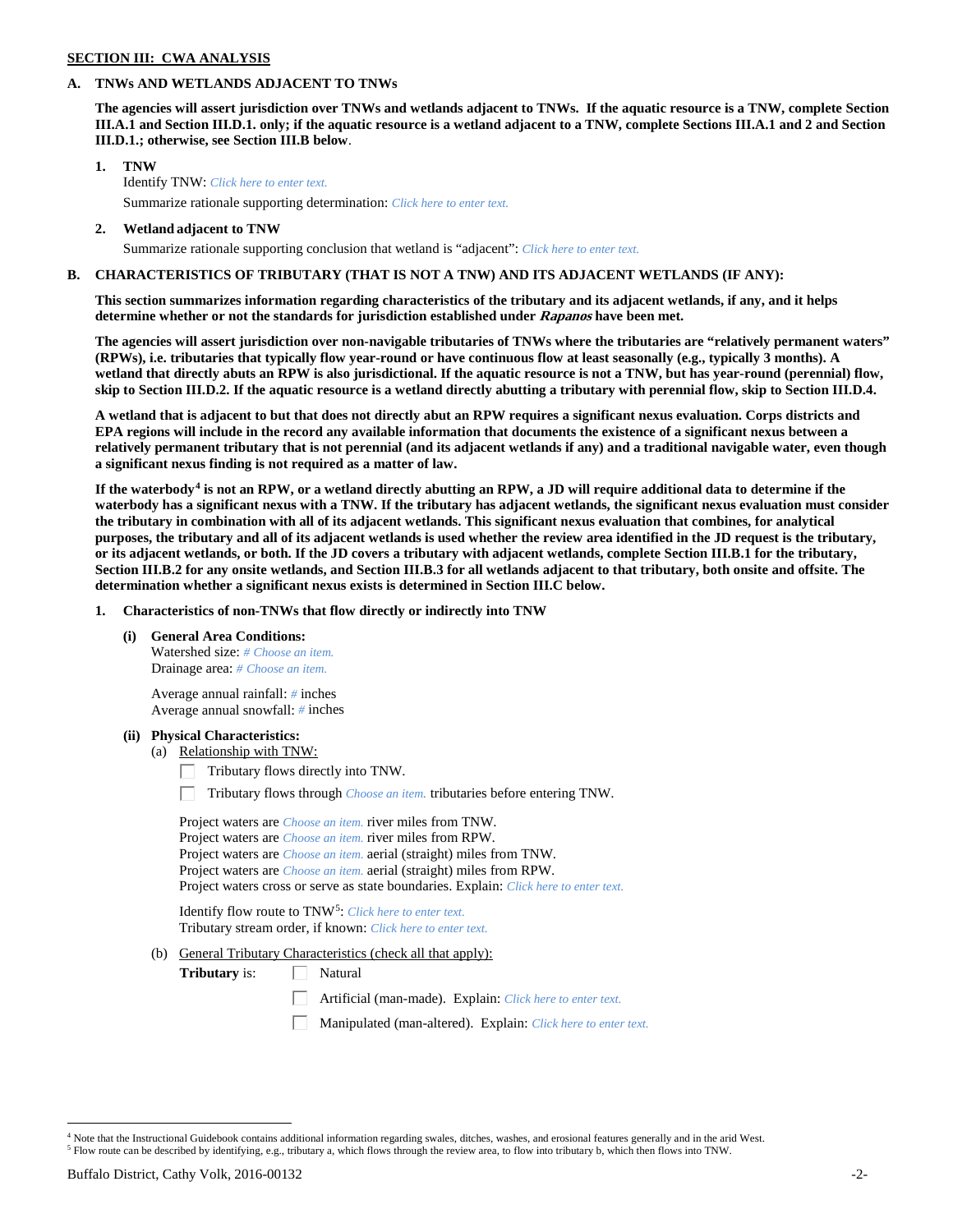| Tributary properties with respect to top of bank (estimate):<br>Average width: # feet<br>Average depth: $#$ feet<br>Average side slopes: Choose an item.                                                                                                                                                                                                                                                                                                                                                                                                                                                                                                                                                       |
|----------------------------------------------------------------------------------------------------------------------------------------------------------------------------------------------------------------------------------------------------------------------------------------------------------------------------------------------------------------------------------------------------------------------------------------------------------------------------------------------------------------------------------------------------------------------------------------------------------------------------------------------------------------------------------------------------------------|
| Primary tributary substrate composition (check all that apply):<br><b>Silts</b><br>Sands<br>Concrete<br>Cobbles<br>Gravel<br>Muck<br>Bedrock<br>Vegetation. Type/% cover: Click here to enter text.<br>H<br>Other. Explain: Click here to enter text.                                                                                                                                                                                                                                                                                                                                                                                                                                                          |
| Tributary condition/stability [e.g., highly eroding, sloughing banks]. Explain: Click here to enter text.<br>Presence of run/riffle/pool complexes. Explain: Click here to enter text.<br>Tributary geometry: Choose an item.<br>Tributary gradient (approximate average slope): #%                                                                                                                                                                                                                                                                                                                                                                                                                            |
| $(c)$ Flow:<br>Tributary provides for: Choose an item.<br>Estimate average number of flow events in review area/year: Choose an item.<br>Describe flow regime: Click here to enter text.<br>Other information on duration and volume: Click here to enter text.                                                                                                                                                                                                                                                                                                                                                                                                                                                |
| <b>Surface flow is:</b> <i>Choose an item.</i> <b>Characteristics:</b> <i>Click here to enter text.</i>                                                                                                                                                                                                                                                                                                                                                                                                                                                                                                                                                                                                        |
| Subsurface flow: Choose an item. Explain findings: Click here to enter text.<br>Dye (or other) test performed: Click here to enter text.                                                                                                                                                                                                                                                                                                                                                                                                                                                                                                                                                                       |
| Tributary has (check all that apply):<br>Bed and banks<br>OHWM <sup>6</sup> (check all indicators that apply):<br>clear, natural line impressed on the bank<br>the presence of litter and debris<br>destruction of terrestrial vegetation<br>changes in the character of soil<br>shelving<br>the presence of wrack line<br>vegetation matted down, bent, or absent<br>sediment sorting<br>leaf litter disturbed or washed away<br>scour<br>sediment deposition<br>multiple observed or predicted flow events<br>water staining<br>abrupt change in plant community Click here to enter text.<br>other (list): Click here to enter text.<br>Discontinuous OHWM. <sup>7</sup> Explain: Click here to enter text. |
| If factors other than the OHWM were used to determine lateral extent of CWA jurisdiction (check all that apply):<br>High Tide Line indicated by:<br>Mean High Water Mark indicated by:<br>L<br>oil or scum line along shore objects<br>survey to available datum;<br>fine shell or debris deposits (foreshore)<br>physical markings;<br>physical markings/characteristics<br>vegetation lines/changes in vegetation types.<br>tidal gauges<br>other (list): Click here to enter text.                                                                                                                                                                                                                          |
| (iii) Chemical Characteristics:<br>water color is close dissolared, oily film; water quality; conoral watershed characteristic                                                                                                                                                                                                                                                                                                                                                                                                                                                                                                                                                                                 |

Characterize tributary (e.g., water color is clear, discolored, oily film; water quality; general watershed characteristics, etc.). Explain: *Click here to enter text.*

Identify specific pollutants, if known: *Click here to enter text.*

<span id="page-2-1"></span><span id="page-2-0"></span> <sup>6</sup> <sup>6</sup>A natural or man-made discontinuity in the OHWM does not necessarily sever jurisdiction (e.g., where the stream temporarily flows underground, or where the OHWM has been removed by development or agricultural practices). Where there is a break in the OHWM that is unrelated to the waterbody's flow regime (e.g., flow over a rock outcrop or through a culvert), the agencies will look for indicators of flow above and below the break. 7 Ibid.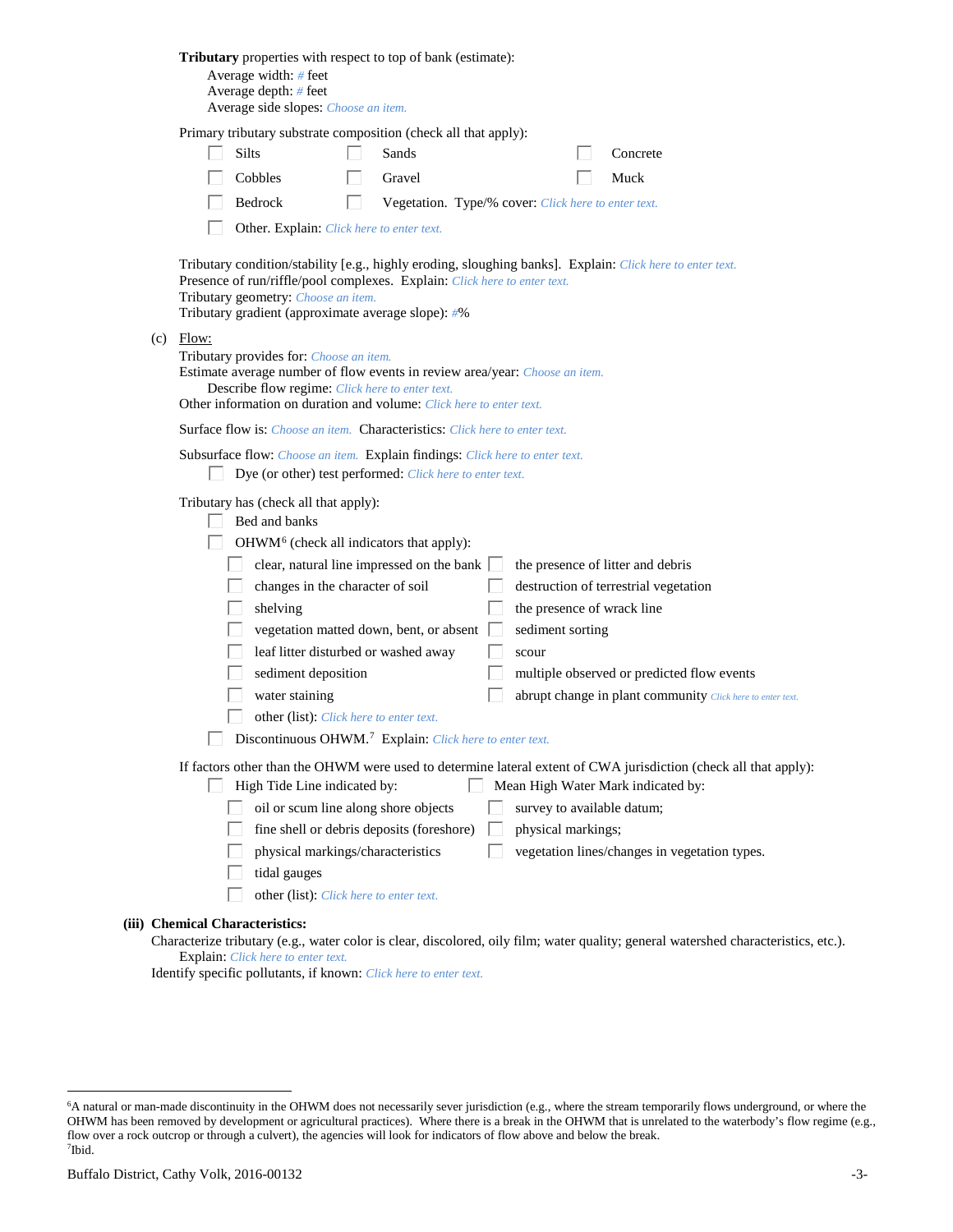### **(iv) Biological Characteristics. Channel supports (check all that apply):**

- Riparian corridor. Characteristics (type, average width): *Click here to enter text.*
- Wetland fringe. Characteristics: *Click here to enter text.*
- $\Box$  Habitat for:
	- Federally Listed species. Explain findings: *Click here to enter text.*
	- Fish/spawn areas. Explain findings: *Click here to enter text.*
	- Other environmentally-sensitive species. Explain findings: *Click here to enter text.*
	- $\Box$ Aquatic/wildlife diversity. Explain findings: *Click here to enter text.*

#### **2. Characteristics of wetlands adjacent to non-TNW that flow directly or indirectly into TNW**

#### **(i) Physical Characteristics:**

(a) General Wetland Characteristics: Properties: Wetland size: *#* acres Wetland type. Explain: *Click here to enter text.* Wetland quality. Explain: *Click here to enter text.* Project wetlands cross or serve as state boundaries. Explain: *Click here to enter text.*

(b) General Flow Relationship with Non-TNW:

Flow is: *Choose an item.* Explain: *Click here to enter text.*

Surface flow is: *Choose an item.* Characteristics: *Click here to enter text.*

Subsurface flow: *Choose an item.* Explain findings: *Click here to enter text.*

- Dye (or other) test performed: *Click here to enter text.*
- (c) Wetland Adjacency Determination with Non-TNW:
	- Directly abutting П.
	- П. Not directly abutting
		- П. Discrete wetland hydrologic connection. Explain: *Click here to enter text.*
		- П. Ecological connection. Explain: *Click here to enter text.*
		- П. Separated by berm/barrier. Explain: *Click here to enter text.*
- (d) Proximity (Relationship) to TNW

Project wetlands are *Choose an item.* river miles from TNW. Project waters are *Choose an item.* aerial (straight) miles from TNW. Flow is from: *Choose an item.* Estimate approximate location of wetland as within the *Choose an item.* floodplain.

#### **(ii) Chemical Characteristics:**

Characterize wetland system (e.g., water color is clear, brown, oil film on surface; water quality; general watershed characteristics; etc.). Explain: *Click here to enter text.*

Identify specific pollutants, if known: *Click here to enter text.*

#### **(iii) Biological Characteristics. Wetland supports (check all that apply):**

- Riparian buffer. Characteristics (type, average width): *Click here to enter text.*
	- Vegetation type/percent cover. Explain: *Click here to enter text.*
	- Habitat for:
		- Federally Listed species. Explain findings: *Click here to enter text*.
		- Fish/spawn areas. Explain findings: *Click here to enter text.*
		- Other environmentally-sensitive species. Explain findings: *Click here to enter text.*  $\Box$
		- $\Box$ Aquatic/wildlife diversity. Explain findings: *Click here to enter text.*

### **3. Characteristics of all wetlands adjacent to the tributary (if any)**

All wetland(s) being considered in the cumulative analysis: *Choose an item.* Approximately (*#*) acres in total are being considered in the cumulative analysis.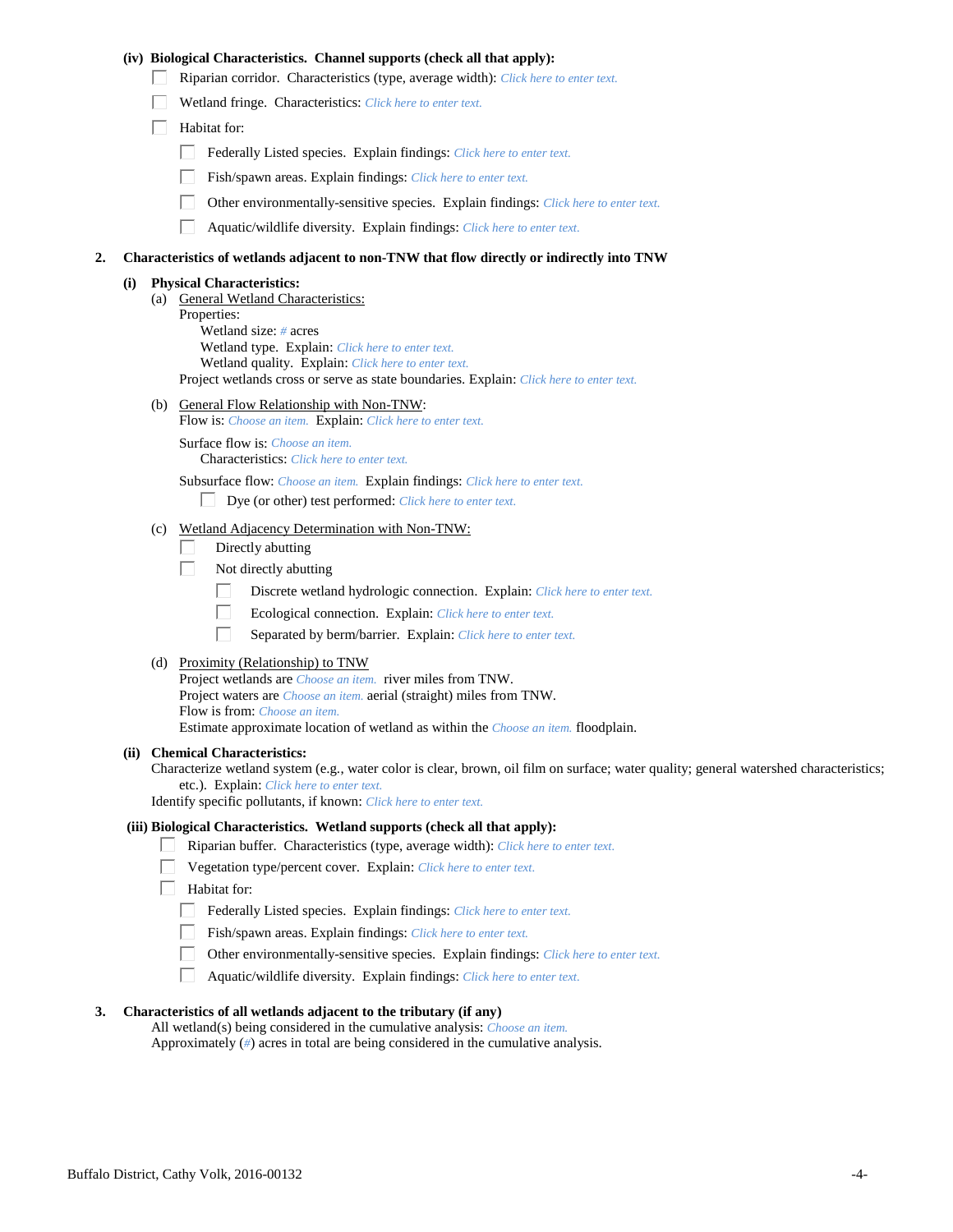For each wetland, specify the following:

| Directly abuts? $(Y/N)$ | Size (in acres) | Directly abuts? $(Y/N)$ | Size (in acres) |
|-------------------------|-----------------|-------------------------|-----------------|
|                         |                 |                         |                 |
| V/N                     |                 | Y/N                     |                 |
| V/N                     |                 | Y/N                     |                 |
|                         |                 | Y/N                     |                 |

Summarize overall biological, chemical and physical functions being performed: *Click here to enter text.*

### **C. SIGNIFICANT NEXUS DETERMINATION**

**A significant nexus analysis will assess the flow characteristics and functions of the tributary itself and the functions performed by any wetlands adjacent to the tributary to determine if they significantly affect the chemical, physical, and biological integrity of a TNW. For each of the following situations, a significant nexus exists if the tributary, in combination with all of its adjacent wetlands, has more than a speculative or insubstantial effect on the chemical, physical and/or biological integrity of a TNW. Considerations when evaluating significant nexus include, but are not limited to the volume, duration, and frequency of the flow of water in the tributary and its proximity to a TNW, and the functions performed by the tributary and all its adjacent wetlands. It is not appropriate to determine significant nexus based solely on any specific threshold of distance (e.g. between a tributary and its adjacent wetland or between a tributary and the TNW). Similarly, the fact an adjacent wetland lies within or outside of a floodplain is not solely determinative of significant nexus.** 

#### **Draw connections between the features documented and the effects on the TNW, as identified in the** *Rapanos* **Guidance and discussed in the Instructional Guidebook. Factors to consider include, for example:**

- Does the tributary, in combination with its adjacent wetlands (if any), have the capacity to carry pollutants or flood waters to TNWs, or to reduce the amount of pollutants or flood waters reaching a TNW?
- Does the tributary, in combination with its adjacent wetlands (if any), provide habitat and lifecycle support functions for fish and other species, such as feeding, nesting, spawning, or rearing young for species that are present in the TNW?
- Does the tributary, in combination with its adjacent wetlands (if any), have the capacity to transfer nutrients and organic carbon that support downstream foodwebs?
- Does the tributary, in combination with its adjacent wetlands (if any), have other relationships to the physical, chemical, or biological integrity of the TNW?

#### *Note: the above list of considerations is not inclusive and other functions observed or known to occur should be documented below:*

- **1. Significant nexus findings for non-RPW that has no adjacent wetlands and flows directly or indirectly into TNWs.** Explain findings of presence or absence of significant nexus below, based on the tributary itself, then go to Section III.D: *Click here to enter text.*
- **2. Significant nexus findings for non-RPW and its adjacent wetlands, where the non-RPW flows directly or indirectly into TNWs.**  Explain findings of presence or absence of significant nexus below, based on the tributary in combination with all of its adjacent wetlands, then go to Section III.D: *Click here to enter text.*
- **3. Significant nexus findings for wetlands adjacent to an RPW but that do not directly abut the RPW.** Explain findings of presence or absence of significant nexus below, based on the tributary in combination with all of its adjacent wetlands, then go to Section III.D: *Click here to enter text.*

# **D. DETERMINATIONS OF JURISDICTIONAL FINDINGS. THE SUBJECT WATERS/WETLANDS ARE (CHECK ALL THAT APPLY):**

- **1. TNWs and Adjacent Wetlands.** Check all that apply and provide size estimates in review area:
	- TNWs: *#* linear feet *#* width (ft), Or, *#* acres.
	- $\Box$ Wetlands adjacent to TNWs: *#* acres.
- **2. RPWs that flow directly or indirectly into TNWs.**
	- $\triangledown$  Tributaries of TNWs where tributaries typically flow year-round are jurisdictional. Provide data and rationale indicating that tributary is perennial: Silver Lake shows up as a perennial waterway on the Castile, New York, USGS Quadrangle Map. Silver Lake flows into the Silver Lake Outlet. The Silver Lake Outlet flows into the Genesee River, which is a Traditional Navigable Waterway.
	- Tributaries of TNW where tributaries have continuous flow "seasonally" (e.g., typically three months each year) are jurisdictional. Data supporting this conclusion is provided at Section III.B. Provide rationale indicating that tributary flows seasonally: *Click here to enter text.*.

Provide estimates for jurisdictional waters in the review area (check all that apply):

- $\triangledown$  Tributary waters: 24 linear feet # width (ft).
- Other non-wetland waters: *#* acres.

Identify type(s) of waters: *Click here to enter text.*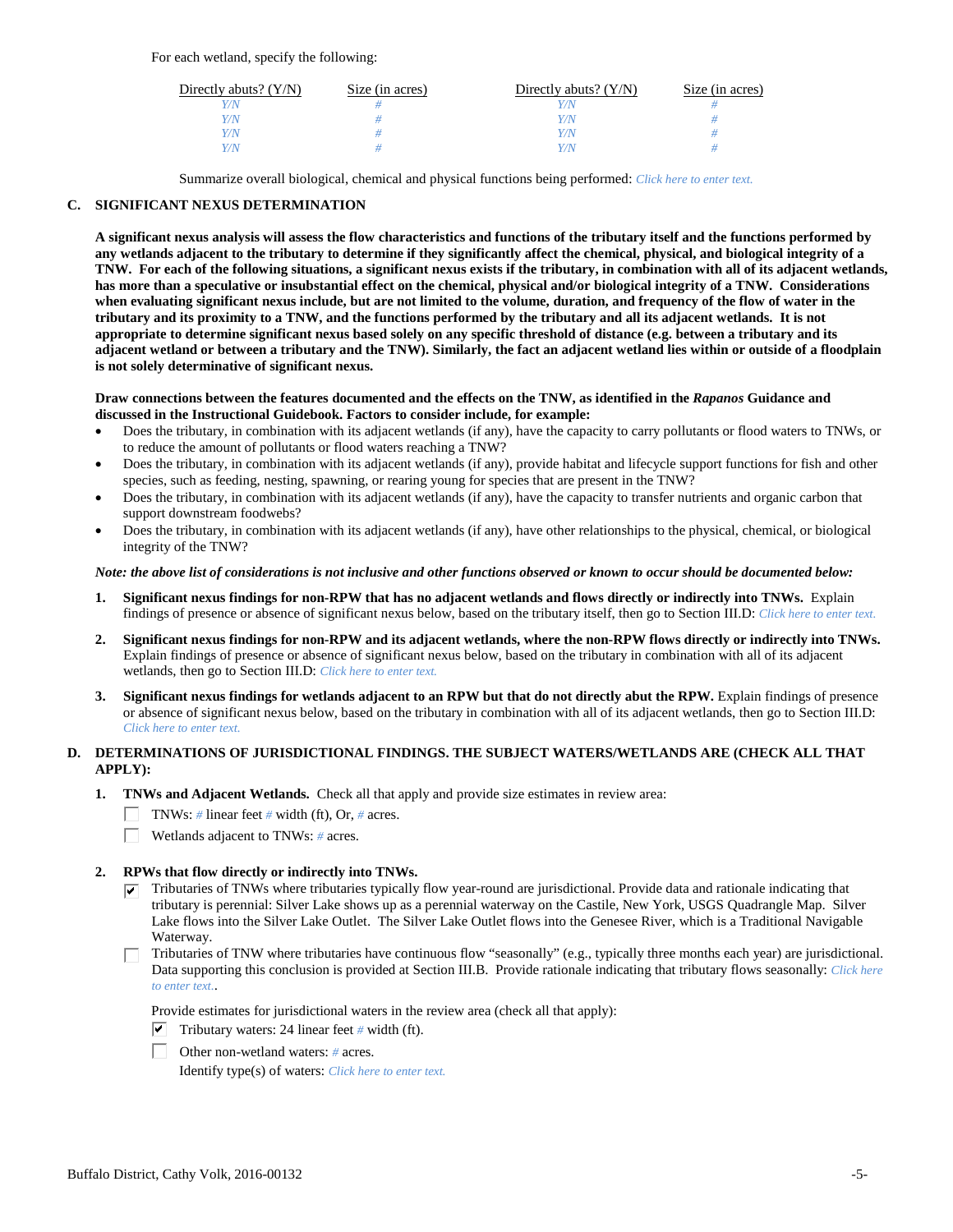### **3. Non-RPWs[8](#page-5-0) that flow directly or indirectly into TNWs.**

Waterbody that is not a TNW or an RPW, but flows directly or indirectly into a TNW, and it has a significant nexus with a TNW is jurisdictional. Data supporting this conclusion is provided at Section III.C.

Provide estimates for jurisdictional waters within the review area (check all that apply):

- Tributary waters: *#* linear feet *#* width (ft).  $\mathbf{L}$
- Other non-wetland waters: *#* acres.
	- Identify type(s) of waters: *Click here to enter text.*

### **4. Wetlands directly abutting an RPW that flow directly or indirectly into TNWs.**

- ГT. Wetlands directly abut RPW and thus are jurisdictional as adjacent wetlands.
	- Wetlands directly abutting an RPW where tributaries typically flow year-round. Provide data and rationale indicating that tributary is perennial in Section III.D.2, above. Provide rationale indicating that wetland is directly abutting an RPW: *Click here to enter text.*

Wetlands directly abutting an RPW where tributaries typically flow "seasonally." Provide data indicating that tributary is seasonal in Section III.B and rationale in Section III.D.2, above. Provide rationale indicating that wetland is directly abutting an RPW: *Click here to enter text.*

Provide acreage estimates for jurisdictional wetlands in the review area: *#* acres.

#### **5. Wetlands adjacent to but not directly abutting an RPW that flow directly or indirectly into TNWs.**

Wetlands that do not directly abut an RPW, but when considered in combination with the tributary to which they are П adjacent and with similarly situated adjacent wetlands, have a significant nexus with a TNW are jurisidictional. Data supporting this conclusion is provided at Section III.C.

Provide acreage estimates for jurisdictional wetlands in the review area: *#* acres.

### **6. Wetlands adjacent to non-RPWs that flow directly or indirectly into TNWs.**

Wetlands adjacent to such waters, and have when considered in combination with the tributary to which they are adjacent П and with similarly situated adjacent wetlands, have a significant nexus with a TNW are jurisdictional. Data supporting this conclusion is provided at Section III.C.

Provide estimates for jurisdictional wetlands in the review area: *#* acres.

### **7. Impoundments of jurisdictional waters. [9](#page-5-1)**

As a general rule, the impoundment of a jurisdictional tributary remains jurisdictional.

- Demonstrate that impoundment was created from "waters of the U.S.," or
- Demonstrate that water meets the criteria for one of the categories presented above (1-6), or
- Demonstrate that water is isolated with a nexus to commerce (see E below). Г

### **E. ISOLATED [INTERSTATE OR INTRA-STATE] WATERS, INCLUDING ISOLATED WETLANDS, THE USE, DEGRADATION OR DESTRUCTION OF WHICH COULD AFFECT INTERSTATE COMMERCE, INCLUDING ANY SUCH WATERS (CHECK ALL THAT APPLY):[10](#page-5-2)**

- L. which are or could be used by interstate or foreign travelers for recreational or other purposes.
- from which fish or shellfish are or could be taken and sold in interstate or foreign commerce.
- which are or could be used for industrial purposes by industries in interstate commerce. П.
- Г Interstate isolated waters.Explain: *Click here to enter text.*
- П Other factors.Explain: *Click here to enter text.*

#### **Identify water body and summarize rationale supporting determination:** *Click here to enter text.*

Provide estimates for jurisdictional waters in the review area (check all that apply):

- Tributary waters: *#* linear feet *#* width (ft).
- Other non-wetland waters: *#* acres.

Identify type(s) of waters: *Click here to enter text.*

Wetlands: *#* acres.

<span id="page-5-0"></span> $\frac{1}{8}$ See Footnote # 3.

<sup>&</sup>lt;sup>9</sup> To complete the analysis refer to the key in Section III.D.6 of the Instructional Guidebook.

<span id="page-5-2"></span><span id="page-5-1"></span><sup>&</sup>lt;sup>10</sup> Prior to asserting or declining CWA jurisdiction based solely on this category, Corps Districts will elevate the action to Corps and EPA HQ for review consistent with the process described in the Corps/EPA *Memorandum Regarding CWA Act Jurisdiction Following Rapanos.*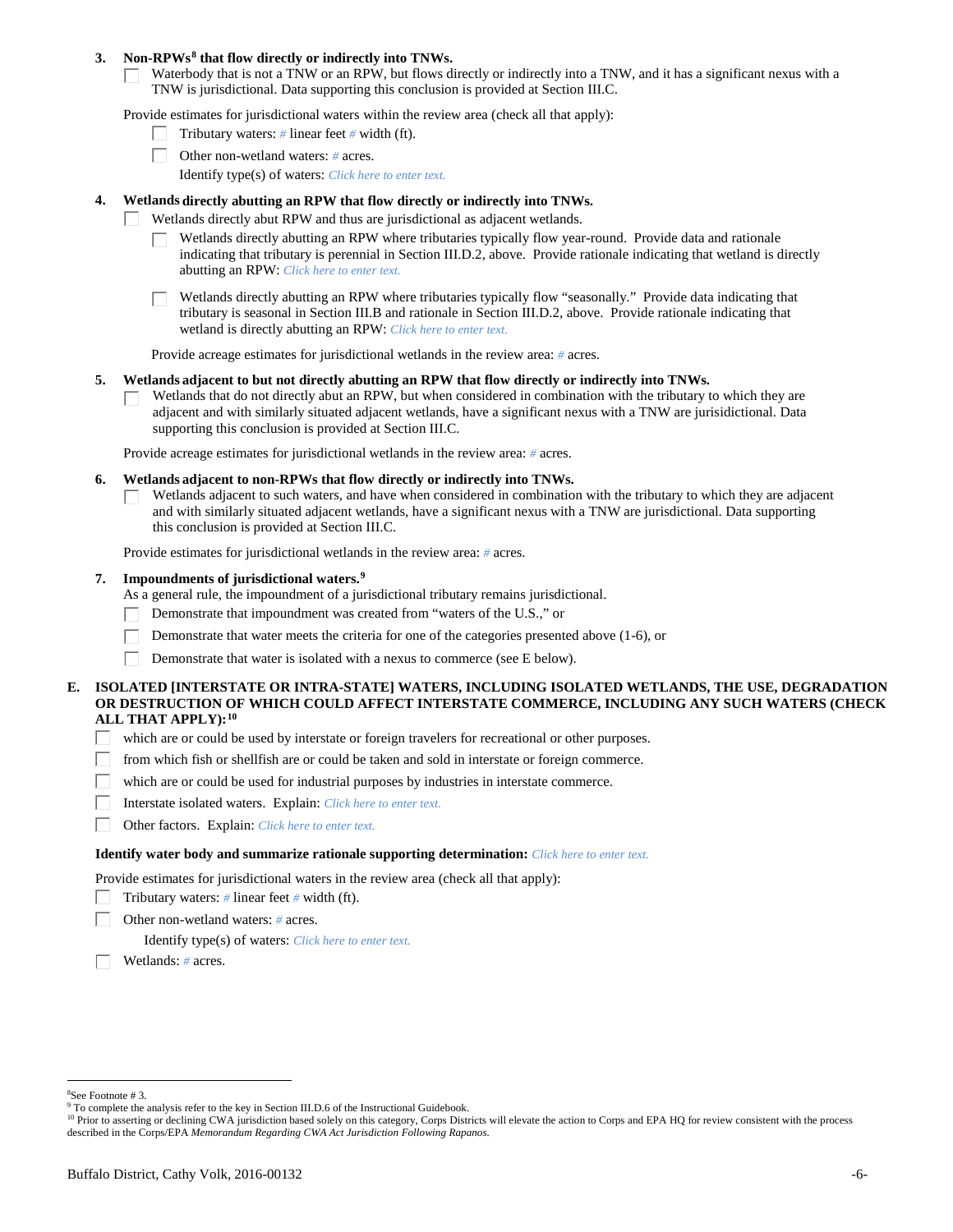| Е. |   | NON-JURISDICTIONAL WATERS, INCLUDING WETLANDS (CHECK ALL THAT APPLY):                                                                                                                                                                                                                                                     |
|----|---|---------------------------------------------------------------------------------------------------------------------------------------------------------------------------------------------------------------------------------------------------------------------------------------------------------------------------|
|    |   | If potential wetlands were assessed within the review area, these areas did not meet the criteria in the 1987 Corps of Engineers<br>Wetland Delineation Manual and/or appropriate Regional Supplements.                                                                                                                   |
|    | L | Review area included isolated waters with no substantial nexus to interstate (or foreign) commerce.                                                                                                                                                                                                                       |
|    |   | Prior to the Jan 2001 Supreme Court decision in "SWANCC," the review area would have been regulated based solely on the<br>"Migratory Bird Rule" (MBR).                                                                                                                                                                   |
|    | Ш | Waters do not meet the "Significant Nexus" standard, where such a finding is required for jurisdiction. Explain: Click here to enter text.                                                                                                                                                                                |
|    | П | Other: (explain, if not covered above): Click here to enter text.                                                                                                                                                                                                                                                         |
|    |   | Provide acreage estimates for non-jurisdictional waters in the review area, where the sole potential basis of jurisdiction is the MBR factors<br>(i.e., presence of migratory birds, presence of endangered species, use of water for irrigated agriculture), using best professional judgment<br>(check all that apply): |
|    |   | Non-wetland waters (i.e., rivers, streams): # linear feet # width (ft).                                                                                                                                                                                                                                                   |
|    |   | Lakes/ponds: $# \, \text{acres.}$                                                                                                                                                                                                                                                                                         |
|    |   | Other non-wetland waters: # acres. List type of aquatic resource: Click here to enter text                                                                                                                                                                                                                                |
|    |   | Wetlands: # acres.                                                                                                                                                                                                                                                                                                        |
|    |   | Provide acreage estimates for non-jurisdictional waters in the review area that do not meet the "Significant Nexus" standard, where such a<br>finding is required for jurisdiction (check all that apply):                                                                                                                |
|    |   | Non-wetland waters (i.e., rivers, streams): $\#$ linear feet $\#$ width (ft).                                                                                                                                                                                                                                             |
|    |   | Lakes/ponds: $# \, \text{acres.}$                                                                                                                                                                                                                                                                                         |
|    |   | Other non-wetland waters: # acres. List type of aquatic resource: Click here to enter text                                                                                                                                                                                                                                |
|    |   | Wetlands: # acres.                                                                                                                                                                                                                                                                                                        |
|    |   | <b>SECTION IV: DATA SOURCES.</b>                                                                                                                                                                                                                                                                                          |
|    |   | A. SUPPORTING DATA. Data reviewed for JD (check all that apply - checked items shall be included in case file and, where checked and                                                                                                                                                                                      |
|    |   | requested, appropriately reference sources below):<br>Maps, plans, plots or plat submitted by or on behalf of the applicant/consultant: Location Map Supplied by the Applicant.                                                                                                                                           |
|    |   | Data sheets prepared/submitted by or on behalf of the applicant/consultant.                                                                                                                                                                                                                                               |
|    |   | Office concurs with data sheets/delineation report.                                                                                                                                                                                                                                                                       |
|    |   | Office does not concur with data sheets/delineation report.                                                                                                                                                                                                                                                               |
|    |   | Data sheets prepared by the Corps: Click here to enter text.                                                                                                                                                                                                                                                              |
|    |   | Corps navigable waters' study: Click here to enter text.                                                                                                                                                                                                                                                                  |
|    |   | U.S. Geological Survey Hydrologic Atlas: Click here to enter text.                                                                                                                                                                                                                                                        |
|    |   | USGS NHD data.                                                                                                                                                                                                                                                                                                            |
|    |   | USGS 8 and 12 digit HUC maps.                                                                                                                                                                                                                                                                                             |
|    | ⊮ | U.S. Geological Survey map(s). Cite scale & quad name: Castile, New York, USGS Quadrangle Map, Scale is 1:24,000.                                                                                                                                                                                                         |
|    |   | USDA Natural Resources Conservation Service Soil Survey. Citation: Click here to enter text.                                                                                                                                                                                                                              |
|    |   | National wetlands inventory map(s). Cite name: Click here to enter text.                                                                                                                                                                                                                                                  |
|    |   | State/Local wetland inventory map(s): Click here to enter text.                                                                                                                                                                                                                                                           |
|    |   | FEMA/FIRM maps: Click here to enter text.                                                                                                                                                                                                                                                                                 |
|    |   | 100-year Floodplain Elevation is: Click here to enter text. (National Geodectic Vertical Datum of 1929)                                                                                                                                                                                                                   |
|    | ⊽ | Photographs: $\Box$<br>Aerial (Name & Date): Click here to enter text.                                                                                                                                                                                                                                                    |
|    |   | Other (Name & Date): Ground Level Photographs Supplied by the Applicant.<br>or $\overline{\mathbf{v}}$                                                                                                                                                                                                                    |
|    |   | Previous determination(s). File no. and date of response letter: Click here to enter text.                                                                                                                                                                                                                                |
|    |   | Applicable/supporting case law: Click here to enter text.                                                                                                                                                                                                                                                                 |
|    |   | Applicable/supporting scientific literature: Click here to enter text.                                                                                                                                                                                                                                                    |
|    |   | Other information (please specify): Click here to enter text.                                                                                                                                                                                                                                                             |
|    |   |                                                                                                                                                                                                                                                                                                                           |

# **B. ADDITIONAL COMMENTS TO SUPPORT JD:** *Click here to enter text.*